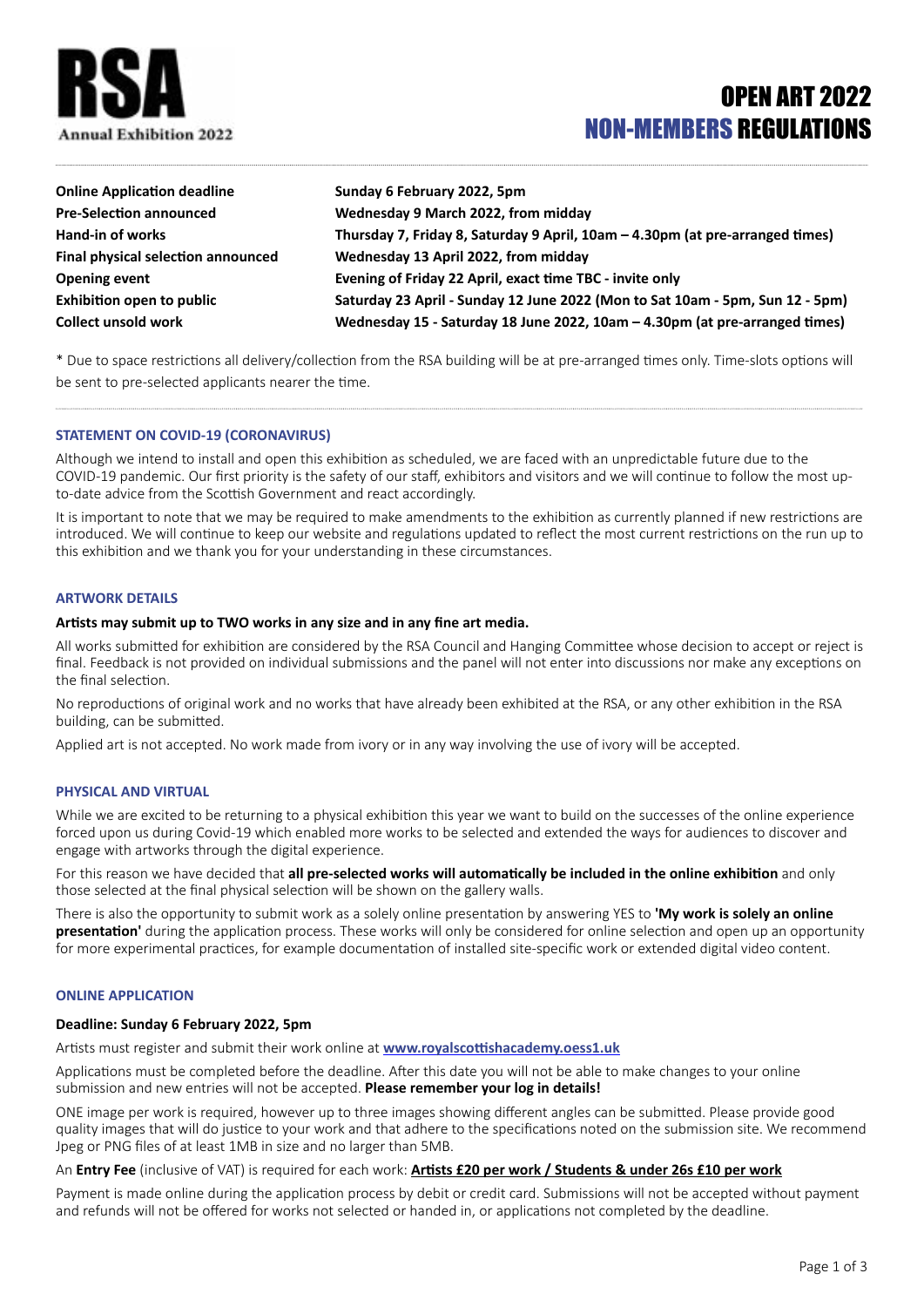In line with other exhibiting societies there is also a **£10 hanging fee** for each work hung in the exhibition to be paid by Paypal at Pre-selection on the Hand In days in cash. **Any works not included in the final physical selection will be refunded this hanging fee and works submitted as online only will not be asked to pay this fee.**

# **SELECTION & HAND IN**

## **Pre-selection results: Wednesday 9 March 2022, from midday**

Artists must **log back into their account on the submission site** from 9 March to find out if works have been pre-selected. A notification email **will not** be sent out and it is the artist responsibilty to log in and check on the day.

## **Hand in for Pre-selected work: Thursday 7, Friday 8, Saturday 9 April, 10am – 4.30pm**

Pre-selected works must be delivered to the rear door of the Royal Scottish Academy, Edinburgh, EH2 2EL (facing the Scottish National Gallery on the Mound). Artists may not hand in different or substitute works to those that have been pre-selected. Works must be unwrapped before handing to RSA staff and all packing must be removed from the gallery. Work will not be received out with the stated hours.

Due to extremely limited vehicle access at the rear of the building, arrivals must be staggered and times strictly adhered to. A schedule will be sent out to all pre-selected artists to book a delivery slot.

## **Final selection notification: Wednesday 13 April 2022, from midday**

Artists must log into their account for final confirmation. If your work has not been selected for the physical exhibition it will still be included online this year and you will not need to collect it until the end of the exhibition (see dates below).

#### **Labels**

Exhibition Labels will be posted to pre-selected artists and will also be available at the RSA on Hand-in day.

Each work handed in must be accompanied by an RSA Label. Labels should be SECURELY attached to each work with string which is taped or stapled to the back of the work. The string should be long enough for the label to hang over the front of the work. For sculptures or unusually shaped works please affix the label in the most convenient way possible.

Each label is in three sections - A, B and ARTIST RECEIPT - all of which must be clearly completed in full in BLOCK CAPITALS. A permanent label or other identification should also be affixed to the back of each work and, if possible, to each piece of sculpture, giving the artist's name, title of work and price.

Failure to comply with these requirements in full can lead to rejection of the work.

## **COLLECTION OF UNSOLD WORK**

# **Collection: Wednesday 15 - Saturday 18 June 2022, 10am – 4.30pm**

We do not have any storage at the RSA and a quick changeover of exhibitions, therefore it is extremely important that artists uplift their works on the dates given.

Any works not collected will incur a storage fee to be paid by the artist. After 2 weeks the work will become property of the RSA and may subsequently be disposed of. No work, once placed, can be removed until the close of the exhibition without a special order from the Council. By completing the online registration process, the artist accepts this condition as a binding agreement whereby ownership of the uncollected works is relinquished by him/her and transferred absolutely to the RSA.

# **DELIVERY & COLLECTION**

If you are unable to hand in your work(s) in person you can arrange for an agent or courier to deliver/collect on your behalf on the stated collection days. It is the artists' responsibility to source a courier and make arrangements directly with them. Below is a list of couriers who may be available. Please note – the RSA is not affiliated with any couriers and it is at their discretion if the can assist. Many other couriers are available.

- Van GoGo2 (Stuart Horsburgh) vangogo2@gmail.com (Edinburgh, Glasgow, the Borders)
- John Lawrence johnlawrence48@icloud.com (Aberdeenshire, Dundee, Fife)
- McAdie and Reeve (Orkney)- www.mcadie-and-reeve.co.uk (Orkney)
- Irish Art Services- www.irishartservices.com- info@irishartservices.com, +353 63 849 51 (Ireland)
- Aardvark Art Services- www.aardvarkartservices.com- info@aardvarkartservices.com- 01253 794 673 (UK)
- Art Cargo https://artcargo.co.uk +44 (0) 75 88 48 43 64 (UK)
- Picture Post- picture-post.webnode.com (UK)
- Central Link Couriers- www.central-linkcouriers.co.uk (UK, Europe)

It is the artists responsibility to organise and pay for all shipping, declare the artwork on an international postage customs declaration form and pay any customs costs your country may impose (if relevant); this also applies to the return shipping. The RSA will not be responsible for any damage sustained to work while in transit.